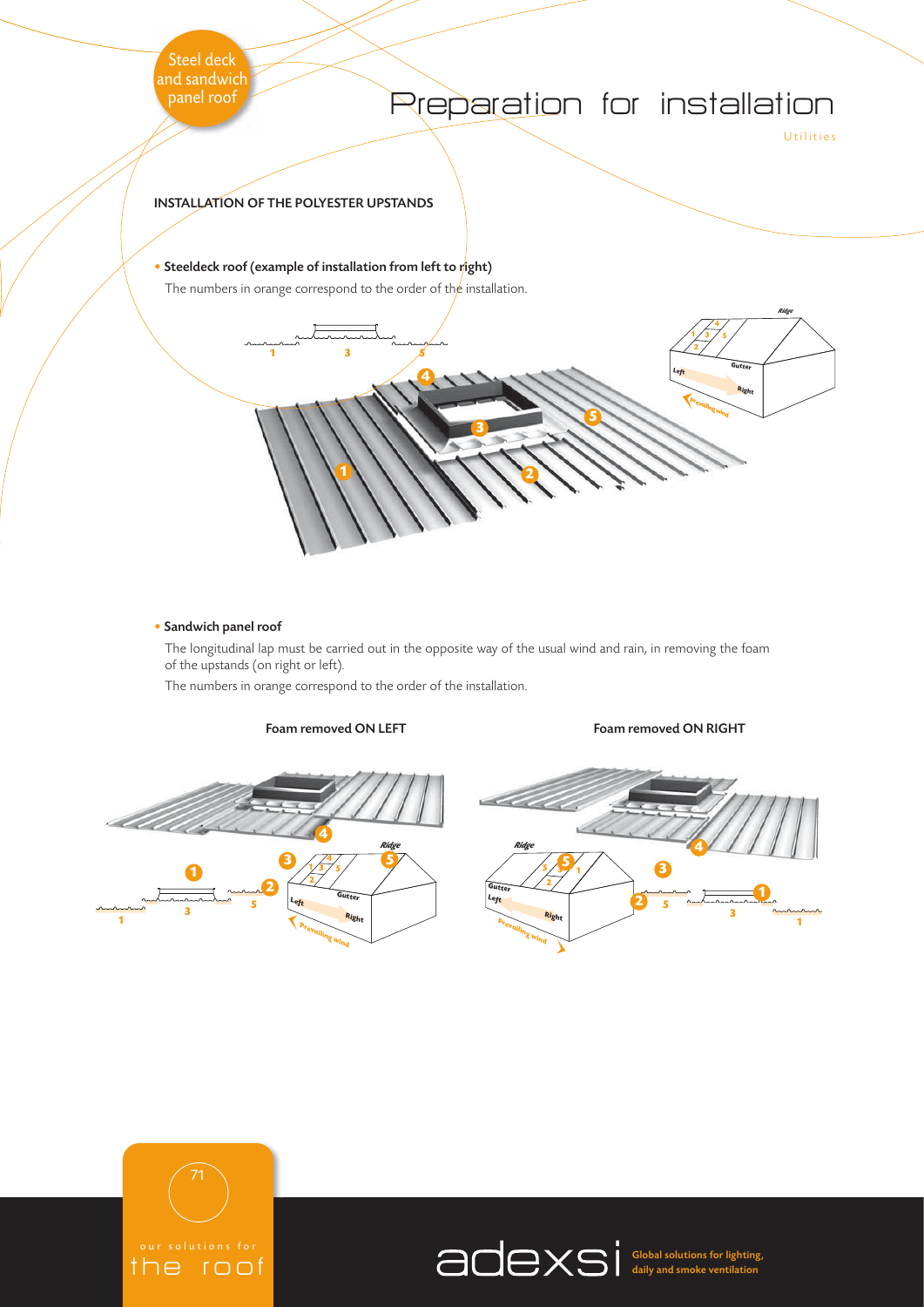### Plans of the headers for polyester upstand

Utilities

#### PLAN FOR STEEL DECK C100



#### PLAN FOR ALUMINIUM DECK



#### PLAN FOR SANDWICH PANEL



#### PLAN FOR CIMENT PROFILE



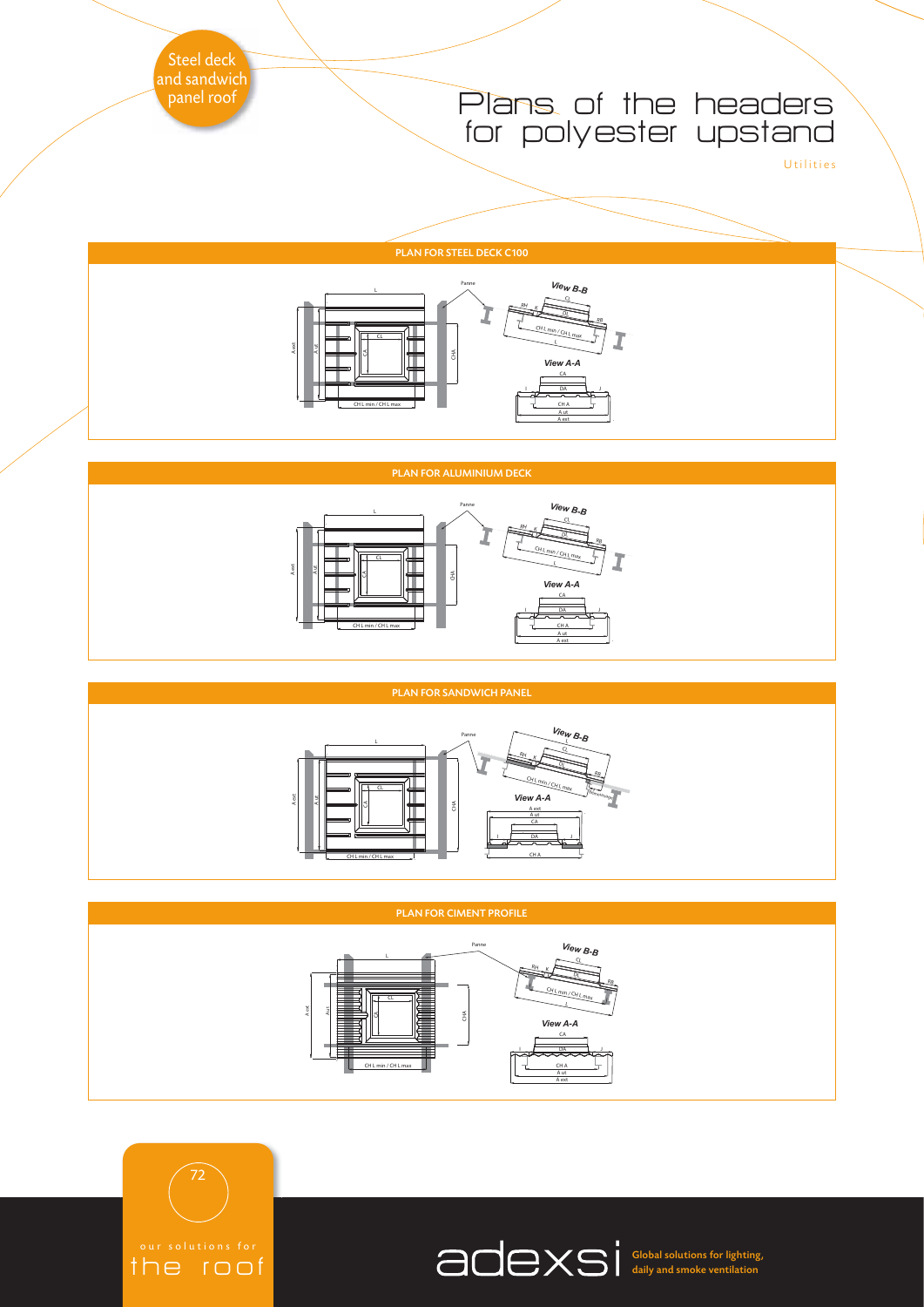## Polyester upstand

Utilities





- Easy installation on a steel deck or sandwich panel roof.
- With an oblique upstand of 310 mm high, the geometrical area of the smoke vent is increased.
- The straight part of the upstand is always insulated.
- Our upstands have been designed for an efficient water discharge.
- Straight upstands are also available according to the profile you need.
- All our polyester upstands are protected by a gel coat:
	- RAL 9010 is the standard.
- For further colors, please consult us.

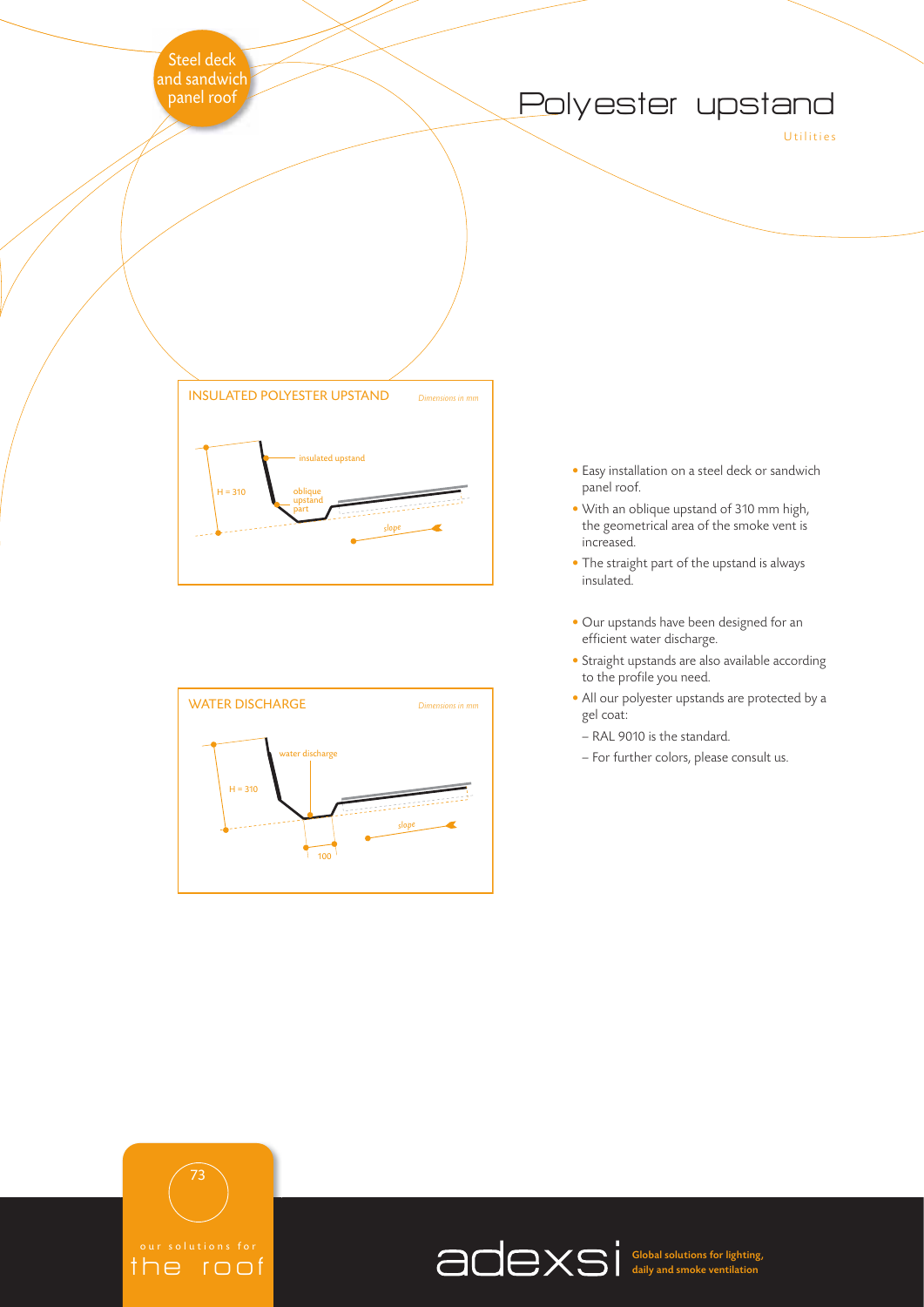







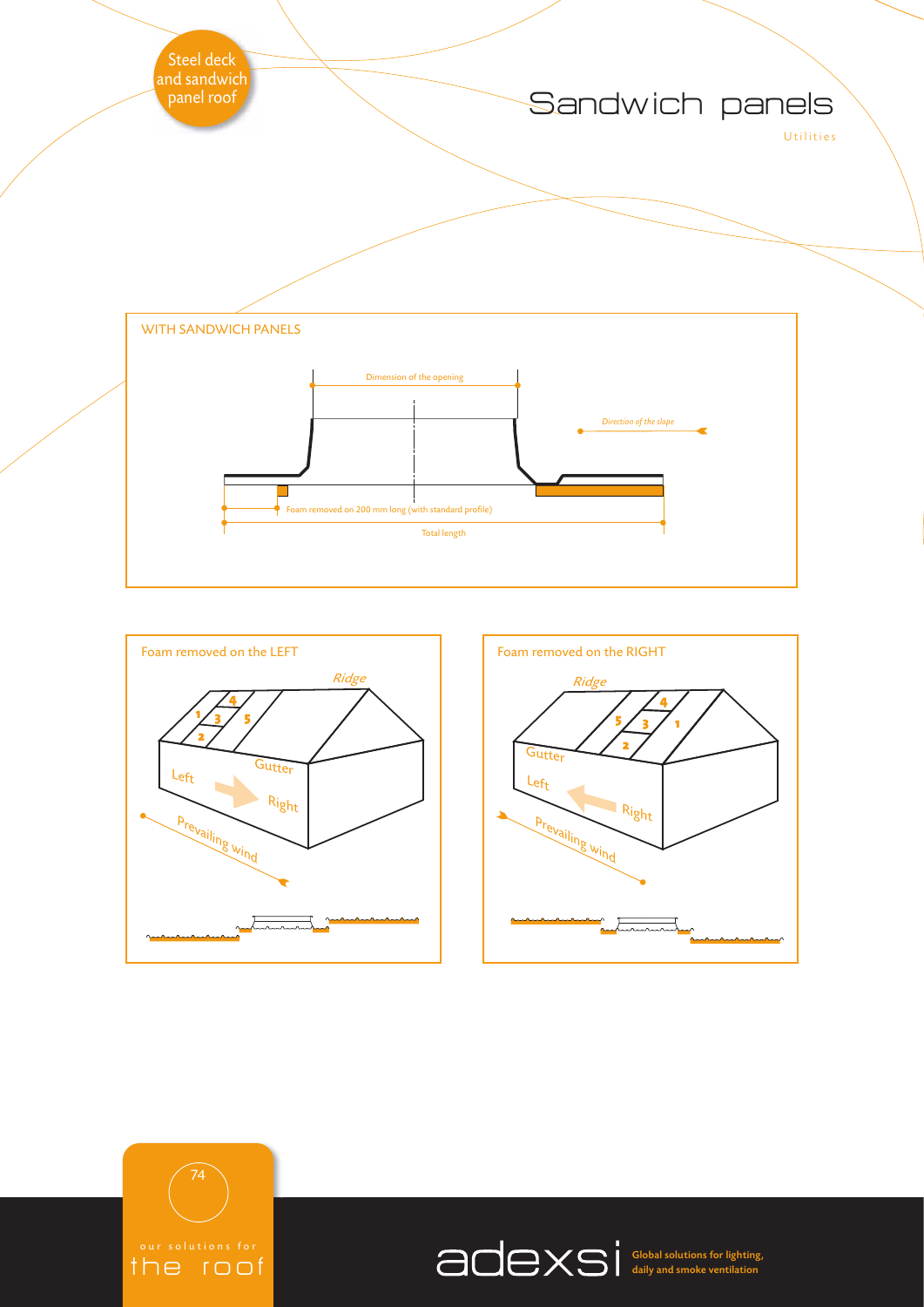















COUVRESCO 3.850.29 T (HAIRONVILLE 850 T (3.283.29 T))































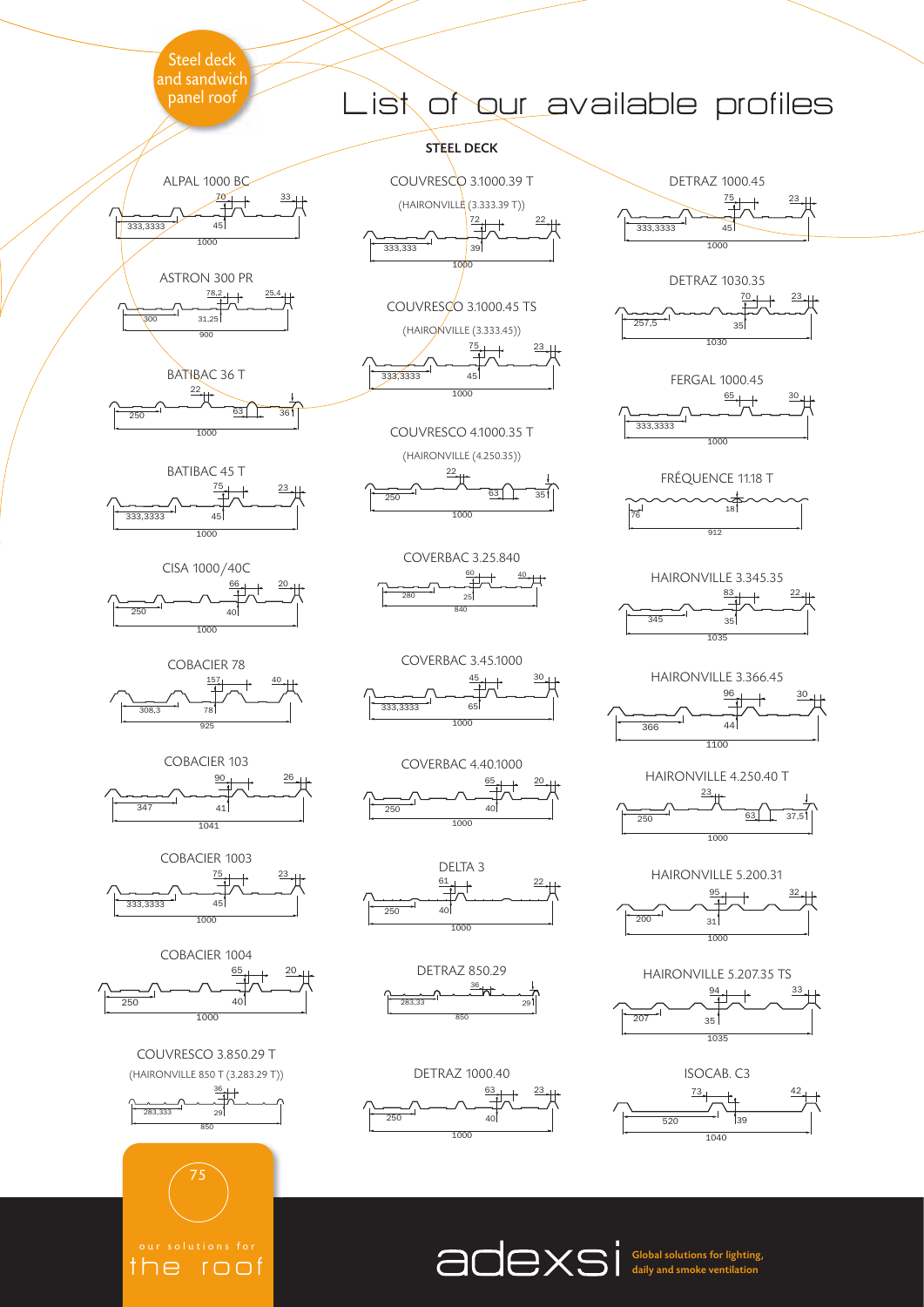

<u>the roof</u>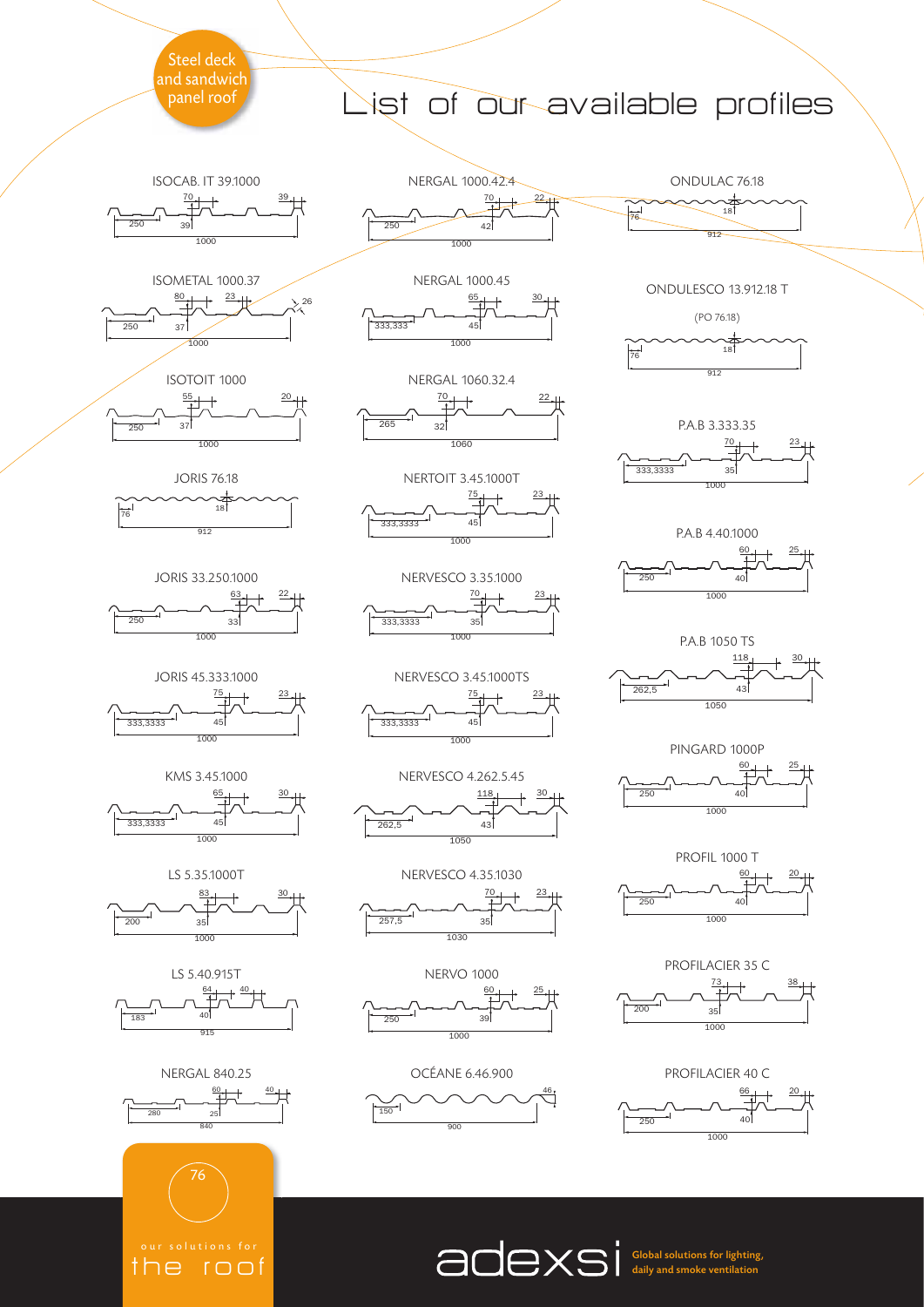









<u>the roof</u>

# 1st of our available profiles

ALUMINIUM DECK SANDWICH PANEL

ARCLASTYL 3005 T 





BATITHERM 36 T (HAIRONVILLE 4.250.35)

22

20

DECAPANEL C3

्<br>अ

 $\frac{73}{1}$  42

 $\frac{1}{520}$ 

FIRESTEEL (COBACIER 1004+INSULATION)

GLAMET 1000 E

40

(model February 2008)

 



ALCAN 45/200

 $80 + 40$ 

 $\frac{80}{1}$   $\frac{30}{1}$ 

120

ALUFORM 42/250

 $\overline{1000}$ 

KORRUGAL TRP 40 RT 180 180 40

KORRUGAL TRP 40 RT 200







NERVUPLA (COBACIER 1004+INSULATION) = MONOLAINE T  $75 \quad 1 \quad 37$ 



NERVURAL 750 20 



POLYONDAL 1000  $1$   $32$  $\overrightarrow{200}$  35

VAW ALUFORM 29/124





ISOCAB IT 39.1000 R

 $1$   $1$   $39$ 

40



ISODUPLEX 1000